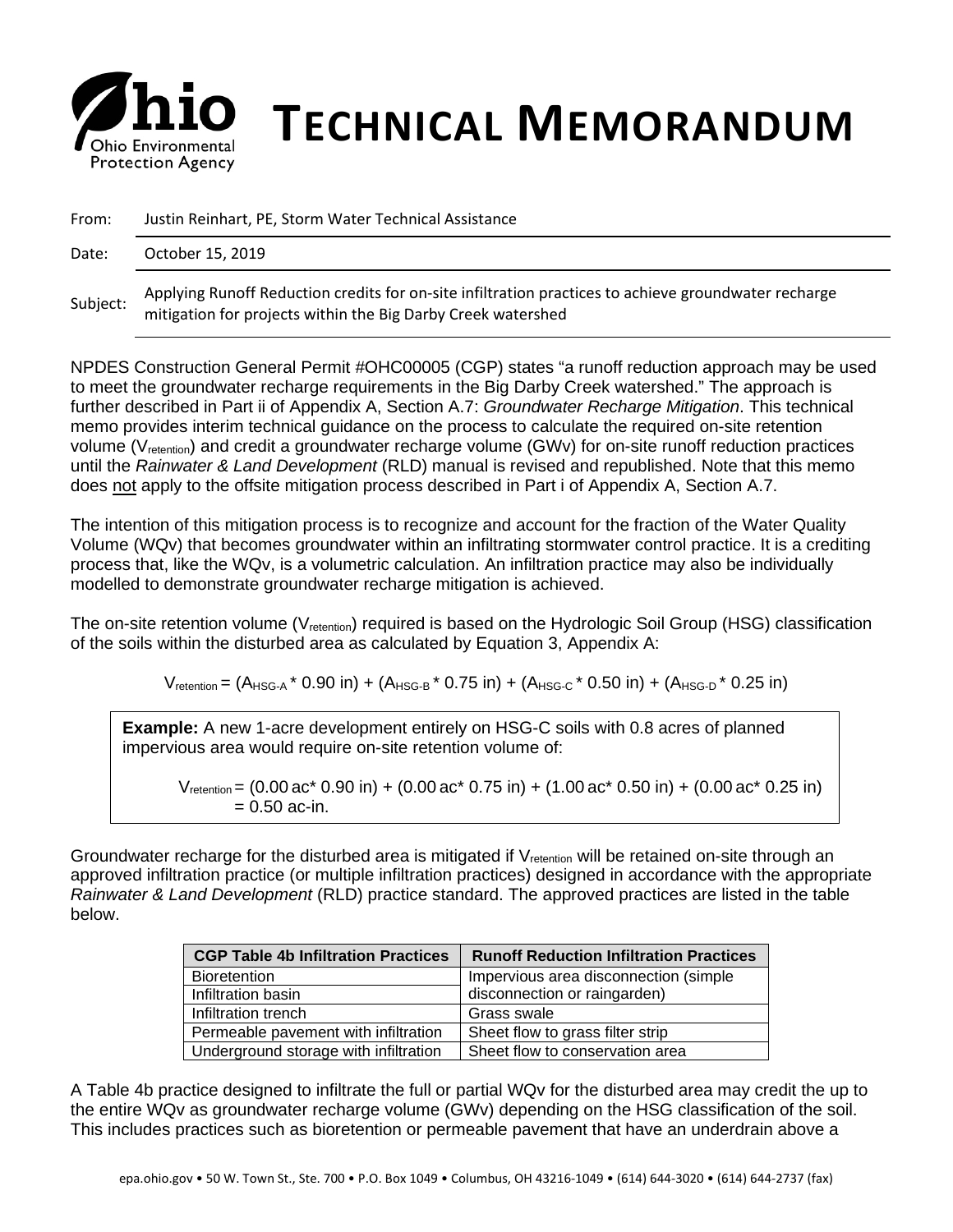## Technical Memo<br>
Date: 10/15/19

Subject: mitigation for projects within the Big Darby Creek watershed Applying Runoff Reduction credits for on-site infiltration practices to achieve groundwater recharge

properly designed internal water storage volume. Lined practices do not receive GWv credit. The portion of the 0.90-inch WQv depth available for credit as a Retention Depth is established by the HSG classification of the soil at the infiltrating practice and listed in Table A-4 of the CGP.

| Table A-4: Hydrologic Soil Groups and On-site Retention Depth per Acre |       |       |       |       |  |  |
|------------------------------------------------------------------------|-------|-------|-------|-------|--|--|
| <b>Hydrologic Soil Group</b>                                           | HSG-A | HSG-B | HSG-C | HSG-D |  |  |
| Retention Depth (in)                                                   | 0.90  | 0.75  | 0.50  | 0.25  |  |  |

In many cases the groundwater recharge can be mitigated by directing the entire disturbed area through an approved Table 4b practice. Offsite drainage area beyond the disturbance is not eligible for GWv credit although it must be included in the design WQv.

**Example:** The previous 1-acre development entirely on HSG-C soil will discharge to an onsite post-construction bioretention practice on the same HSG-C soil. The portion of the WQv also available as GWv credit is the Retention Depth over the on-site drainage area (DA) to the bioretention practice, which in this case is the same as the disturbed area:

 $GWv$  (credit) =  $DA<sub>bicretention</sub>$  (ac) \* HSG-C Retention Depth (in)  $= 1.00$  ac  $*$  0.50 in  $= 0.50$  ac-in.

The GWv credit of 0.50 ac-in equals the required V<sub>retention</sub> previously calculated as 0.50 ac-in. If the bioretention practice design follows the RLD practice standard design criteria (i.e. dimensions, soil media, underdrain design, and internal water storage depth), groundwater recharge mitigation for the development is achieved.

Where the disturbance includes multiple HSG classifications, an area weighted V<sub>retention</sub> is calculated using Equation 3, Appendix A. Groundwater recharge mitigation may or may not be met with a Table 4b practice, depending on the location of the practice.

**Example:** If the previous 1-acre development is instead comprised of 0.25 ac of HSG-C soil and 0.75 ac of HSG-D soil, Equation 3, Appendix A yields:

 $V_{\text{reention}} = (0.0 \text{ ac}^* 0.90 \text{ in}) + (0.00 \text{ ac}^* 0.75 \text{ in}) + (0.25 \text{ ac}^* 0.50 \text{ in}) + (0.75 \text{ ac}^* 0.25 \text{ in})$  $= 0.31$  ac-in.

If the bioretention practice is located on HSG-C soil, the credit remains 0.50 ac-in as previously calculated, which exceeds the V<sub>retention</sub> requirement of 0.31 ac-in.

If the bioretention practice is located on HSG-D soil, the credit is calculated as:

GWv (credit) =DAbioretention (ac) \* HSG-D Retention Depth (in)  $= 1.00$  ac  $*$  0.25 in  $= 0.25$  ac-in.

A bioretention cell located on HSG-D soil provides a GWv credit of 0.25 ac-in which does not meet the V<sub>retention</sub> requirement of 0.31 ac-in. Additional on-site retention practices or off-site mitigation is required.